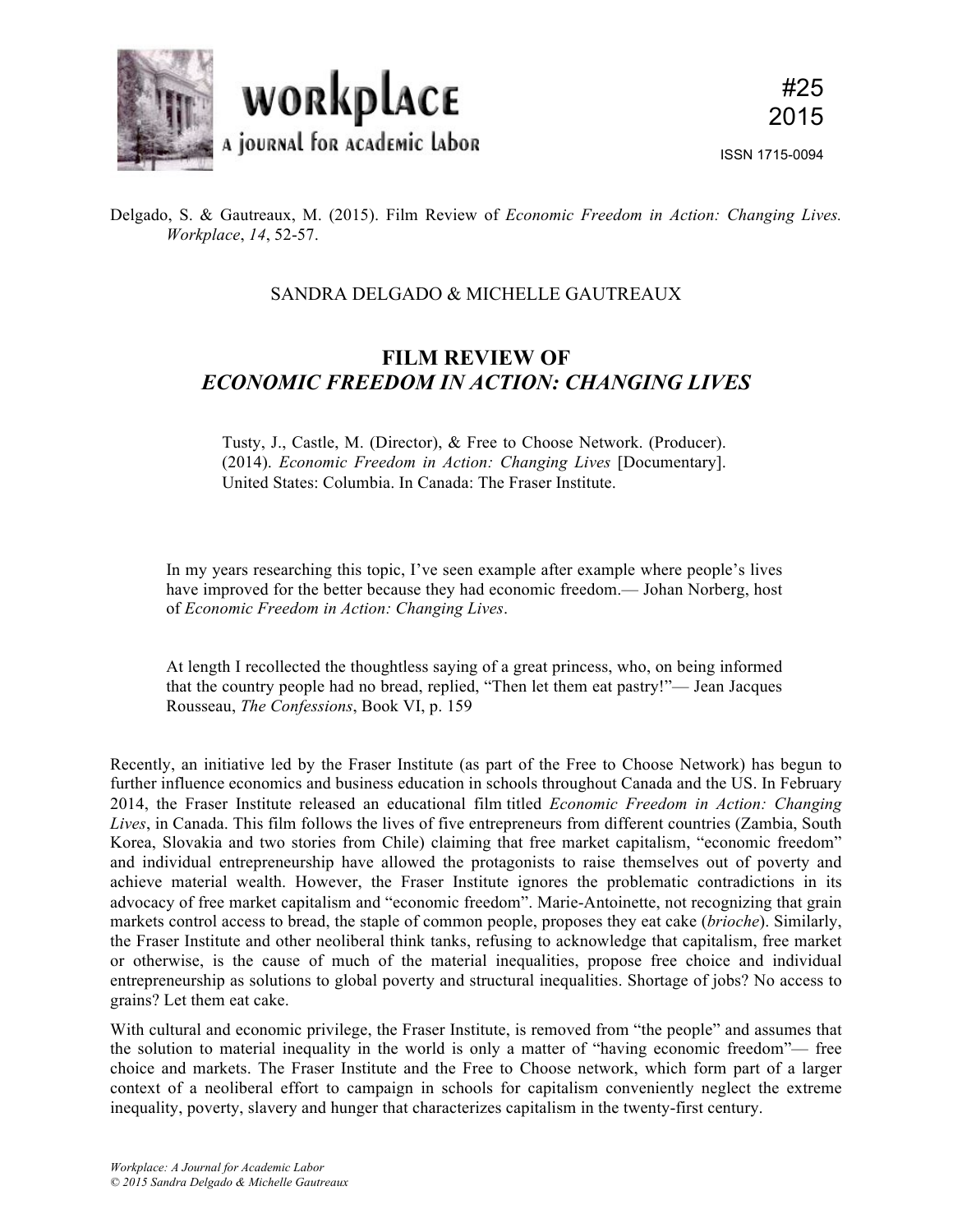In this review of *Economic Freedom in Action: Changing Lives,* we first place this film in a larger historical context of propaganda in schools to promote and ensure the acceptance of free market capitalism in North America. Then we break down the central arguments of neoliberalism upon which the film is based. Using examples from the film, we show the contradictions and expose the film's anti-democratic intentions masked by language of free choice, individual empowerment and salvation. It is our hope that this film review informs teachers about capitalist propaganda in Social Studies, Business and Economics education, and inspires them to engage in critical analysis of source materials that come from neoliberal think tanks and corporations.

According to Niels Veldhuis' (President of the Fraser Institute) speech during the film's premiere event in Vancouver, B.C. in February 2014, this documentary is planned to be used as workshop material for teachers and students in Canada. In the US, the film was distributed by the National Educational Telecommunications Association. Teachers and students can also access this film via izzit.org, an educational initiative of the Free To Choose Network that provides educational material and resources for schools, students and teachers. (http://www.izzit.org/). The relationship between The Free to Choose Network and izzit.org forms part of a historical trend where free market think tanks and corporations produce and distribute films and other educational materials to influence and encourage students, teachers, and the public to embrace capitalism. *Economic Freedom in Action: Changing Lives*, is one of the most recent examples of neoliberal and capitalist propaganda in schools.

Since World War II, US businesses and think tanks have vigorously campaigned in economics education in schools to influence and indoctrinate students and teachers in free market capitalism (Beder 2006). As Beder observes, "The use of school education to educate children to appreciate the free enterprise system was carefully thought out and a conscious strategy to win people over at an early and impressionable age" (p 49). For example, the American Economic Foundation (AEF) distributed economics education films promoting free market capitalism to 7,000 schools in the US in the 1940's (Beder, 2006). Think tanks and corporations have also been very instrumental in the curriculum development of economics education, making sure that textbooks promote free market capitalism and even banning any texts they felt represented a critical view of free market enterprise (Beder, 2006). For example, in the late 1930s, Harold Rugg's social studies textbook, *Man and His Changing Society*, was condemned as a threat to free enterprise for criticisms of capitalism.

This trend has been the object of analysis by several scholars who denounce the aggressive educational propaganda of corporations and free market think tanks to undermine collective values and ensure compliant consumers (Beder, 2006; Giroux 2001; Haas, 2008). As Beder (2006) observes, "Throughout the 20th century, business associations and coalitions coordinated mass propaganda campaigns that combined sophisticated public relations techniques developed in 20th century America with revitalized free market ideology originating in 18th century Europe" (p. 14). The purpose of schools is reduced to molding students into uncritical, free market adherents with faith in freedom of choice and markets as a mechanism to address global poverty and inequality. Students are provided few or no opportunities to question or protest the overprotection of the free markets from democratic control.

This last point is manifested in its extreme form in this film when Chung-Ho Kim, economics professor at Yonsei University argues,

Political democracy does not always guarantee economic freedom. Very often the majority of the people want big government, [the] majority of the people want to tax the rich people and redistribute it among themselves. The name of that sentiment is the economic democracy, it's not economic freedom. So we have to be very careful about political democracy in order to protect economic freedom.

With a steadfast faith in the market and "economic freedom," Kim warns viewers about the hazards of progressive taxation and political democracy. Grounded in ideas of excessive individualism and selfownership, he favors an economic freedom that in reality privileges the concentration of wealth in hands of a few. As reflected in Kim's statement above, this film works to convince people to accept economic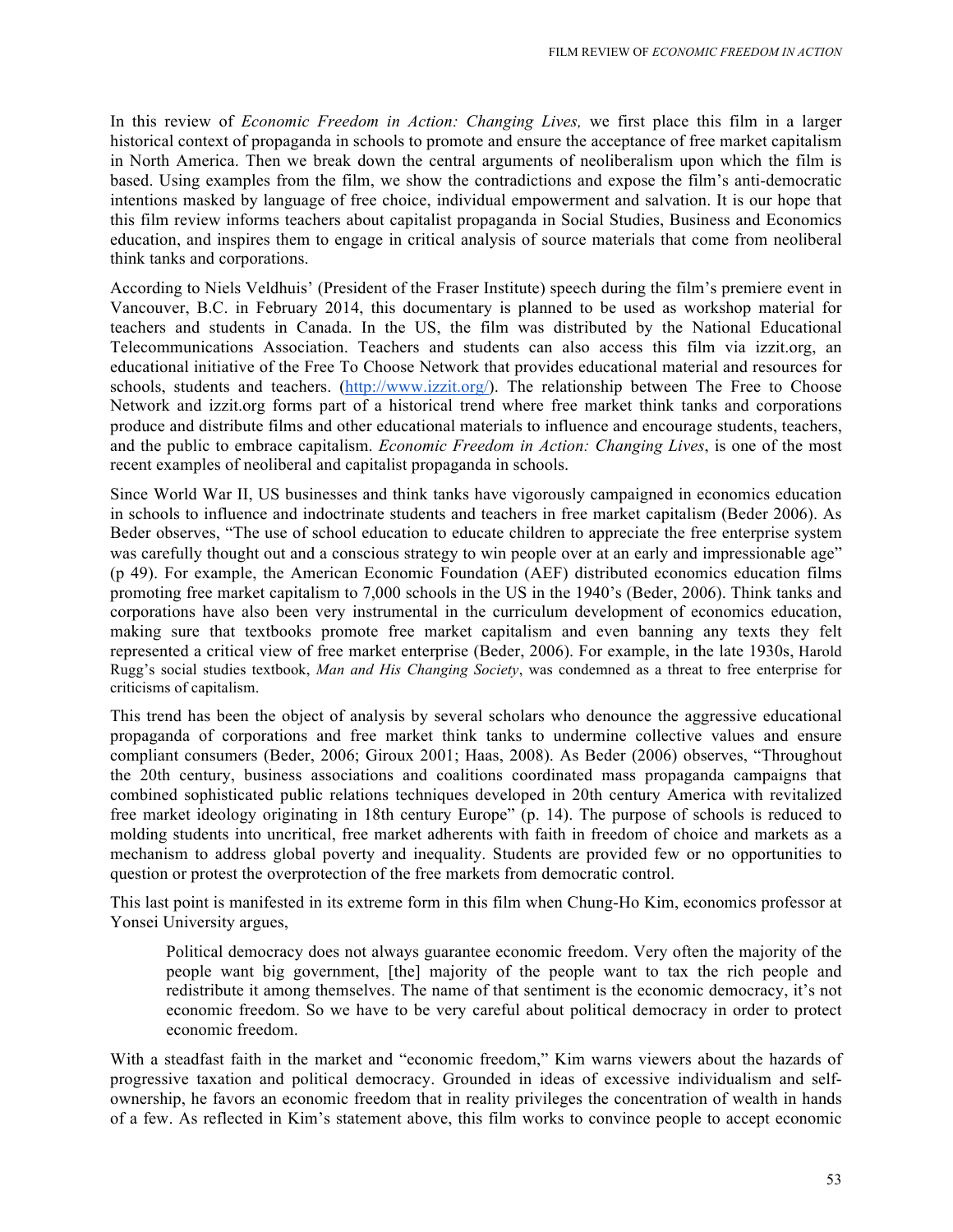policies counter to their own self-interest and in favor of the appropriation of resources and the private control over the commons. According to Beder (2006), "The purpose of this propaganda onslaught has been to persuade a majority of people that it is in their interests to eschew their own power as workers and citizens, and forgo their democratic right to restrain and regulate business activity" (p. 14).

Moreover, propaganda has worked very to convince the public that the commons do not exist, or in Thatcher's words "[t]here is no such thing [as society]! There are individual men and women" (Thatcher Foundation, 2014). Individualism and meritocracy delegitimize the welfare state. For neoliberals the state not only creates dependence but also acts unjustly in that it redistributes resources to people who "don't deserve them." This film professes that "big" governments are coercive and antithetical to freedom. Where neoliberalism is accepted and naturalized by the majority of the population, one often hears similar arguments supporting free market logic, such as "I work hard and they don't," "I deserve to keep what I earn", or "the state shouldn't redistribute what I earn to those who don't want to work." Jan Oravec, president of the Entrepreneurs Association in Slovakia, exemplifies this logic when he describes in the film how the most important transformation of Slovakia since the breakup of the Soviet Union has been the transition from "paternalism to individual responsibility." Since neoliberalism rests upon a reductionist premise whereby the state is always inefficient and the market is always efficient (Screpanti & Zamagni, 2005), neoliberalism equates any sort of reference to a common good, the welfare state, or government assistance or intervention directly with paternalism, which is linked to big government, communism, or worse, and is therefore demonized.

Accordingly, this film argues that states have no business in the distribution of resources since they stifle economic freedom and constrain economic growth. Indeed, based on this premise, the Fraser's *Economic Freedom of the World Report* includes a category titled "Size of Government," where countries with "smaller" governments (i.e., less regulation) are considered more "free." According to the report, "when governments tax some people in order to provide transfers to others, they reduce the freedom of individuals to keep what they earn" (p. 3). This film sustains the argument that taxes are an infringement upon "freedom" because they constrain the individuals' privilege to accumulate resources and obtain economic power. What the Fraser Institute and the interviewees in the film neglect is the resulting inequality and misery that capitalism causes and when economic privilege of a few is obtained at the expense of many, which increases unequal access to basic resources needed to live with dignity.

Neoliberal economic freedom is a concept that emphasizes the individual over the collective, prioritizing the "right" for an individual to keep what he/she has earned at the expense of collective society. In other words, the interests of the privileged class overrule the common good and the protection of private property becomes the only accepted role for neoliberal states. For this reason, the neoliberal transformations in Zambia, Chile, Slovakia and South Korea are presented in the film as remarkable transformations of the states towards protection of private property and reduction of the government's size. In fact, the overwhelming emphasis on private property is salient in the definition of economic freedom that appears in the Free The World website (http://www.freetheworld.com/ site of the Fraser's *Economic Freedom of the World* Report); They explain economic freedom in the following way: Individuals have economic freedom when property they acquire without the use of force, fraud, or theft is protected from physical invasions by others and they are free to use, exchange, or give their property as long as their actions do not violate the identical rights of others. An index of economic freedom should measure the extent to which rightly acquired property is protected and individuals are engaged in voluntary transactions (Gwartney, Lawson & Block, 1996, p. 12).

As this definition above illustrates, economic freedom emphasizes the protection of individual property, whereby the focus is entirely on the property, not the human being. Although this definition stresses the supposed ethical and just means used to acquire property, the film maintains complicity in the violence and excessive cruelty used by right wing dictatorships to guarantee economic privileges, access to lands and property rights for the well off. For example, the film faintly denounces the brutality of the Pinochet dictatorship, while praising the economic measures that Augusto Pinochet and the "Chicago Boys" implemented in Chile in the 1970's. The "Chicago Boys" were Chilean economists who studied under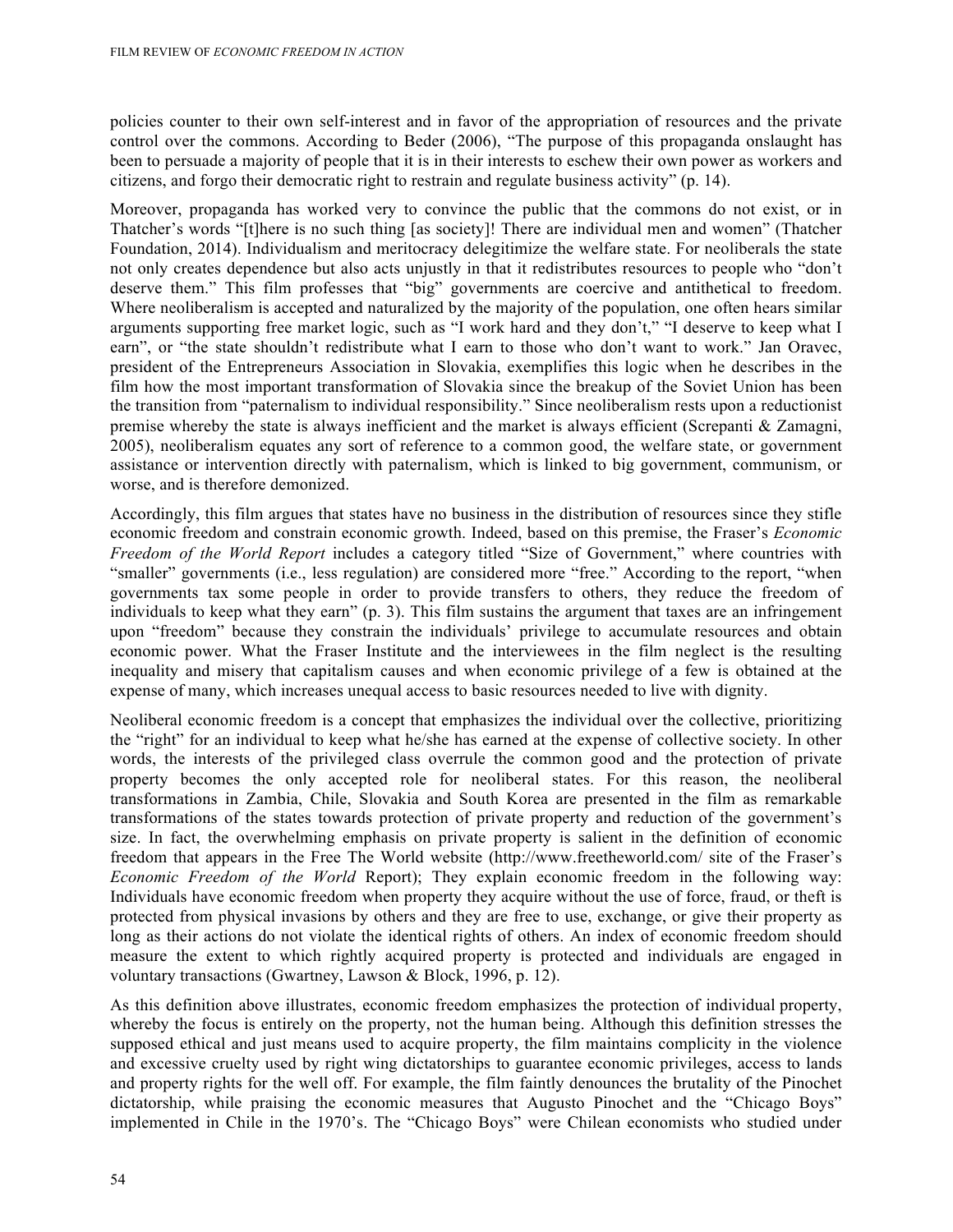Milton Friedman at the University of Chicago. The "Chicago Boys" along with Pinochet, Friedman and the CIA, resorted to what Naomi Klein (2007) calls "economic shock therapy" and torture to pass neoliberal economic reforms, such as the privatization of the pension, education and health care system to name a few. The suffering the people endured as a result of the cuts to all social services, and the subsequent debt that Chileans were forced into are not mentioned in the film.

By ignoring how neoliberal economic policies have negatively affected the people, especially the poor, in countries such as Chile, this film rests upon the assumption that everyone has an equal opportunity and personal responsibility for achieving economic success. According to neoliberal logic, individuals accept the "personal responsibility for the economic consequences of one's own actions," which produces a social need or desirability of "incentives" that foster personal capabilities for looking after themselves instead of pursuing systemic changes or social opportunities for collective action (Armstrong, 2005, p. 7). Therefore, whatever an individual achieves is by his or her own merit which means that success is a result of well-made individual decisions meanwhile suffering is assumed as an entirely personal responsibility.

Meritocracy is evident in the film in all of the protagonists' story lines. It is particularly salient in the testimony of Katarina Rybáriková, a store owner from Slovakia. She says: "If I make a decision and if it's not the best one, then I'm the one who's going to suffer. So this was the tough part that I didn't think before." The isolated individual that Katrina identifies as, is completely responsible for and is capable of controlling her present and future. Any misfortune that may have happened to her would have been a result of her bad decision and her suffering would be reasonably explained and justified, with no one to blame but herself.

This individualism and secluded journey on which the protagonists embark is supported by a negative connotation of dependency. For example in the film, Sylvia Banda, who also has internalized the neoliberal logic of individualism and meritocracy, says:

in Zambia there was a time when we had droughts, for two years, and this is the period where we started receiving free food and people became handicapped. I think the "dependence syndrome" was quite high because we were receiving food from the government and people did not want to go back to the land. They wanted to continue just receiving the food…

Banda's comments illustrate that even in cases of natural disaster, receiving help from others or the government is seen as a lack of ability and initiative. Pulling oneself up is an obligation and a responsibility and there is no place for anyone to feel powerlessness. Banda as a citizen who embraces the neoliberal state does not see the state as having any obligation to its people. In her eyes, receiving help from the state in times of disaster generates the "dependency syndrome." Furthermore, her use of the word "syndrome" relates dependency to a condition of illness. Banda's use of health vocabulary with judgmental purpose, she creates a wellness/illness binary based on an able-bodied conception of wellness, where being handicapped is considered as negative; in this case, handicapped is a category Banda has created for people who receive food and help from the Zambian government. Hence, wellness is understood in an extremely limited way. According to neoliberal logic, a person is well if he or she can produce. There is only space for able bodied, entrepreneurial individuals and all others are considered to be ill and inferior. Therefore, the self -sufficient entrepreneur becomes the subject of comparison by which everyone else is measured. Any individual who doesn't measure up to this standard "carries an immense burden of self-justification" and is personally denigrated (Apple, 1996, p. 111). In such a dehumanizing system, a person's worth lies in what he/she can produce or achieve economically.

This film is part of a larger context of neoliberal propaganda the purpose of which is to persuade both students and teachers into accepting and embracing free market capitalism. *Economic Freedom in Action: Changing Lives* emphasizes the protection of property rights over the rights of people and portrays the successful, productive entrepreneur as a cultural icon. Although the focus is on property and material acquisition, the film makes an attempt at false empathy, employing language of humanity and empowerment to advocate for free choice and markets. For example, in the film Johan Norberg states that economic freedom is the "most powerful force… for empowering people." This last argument, reinforced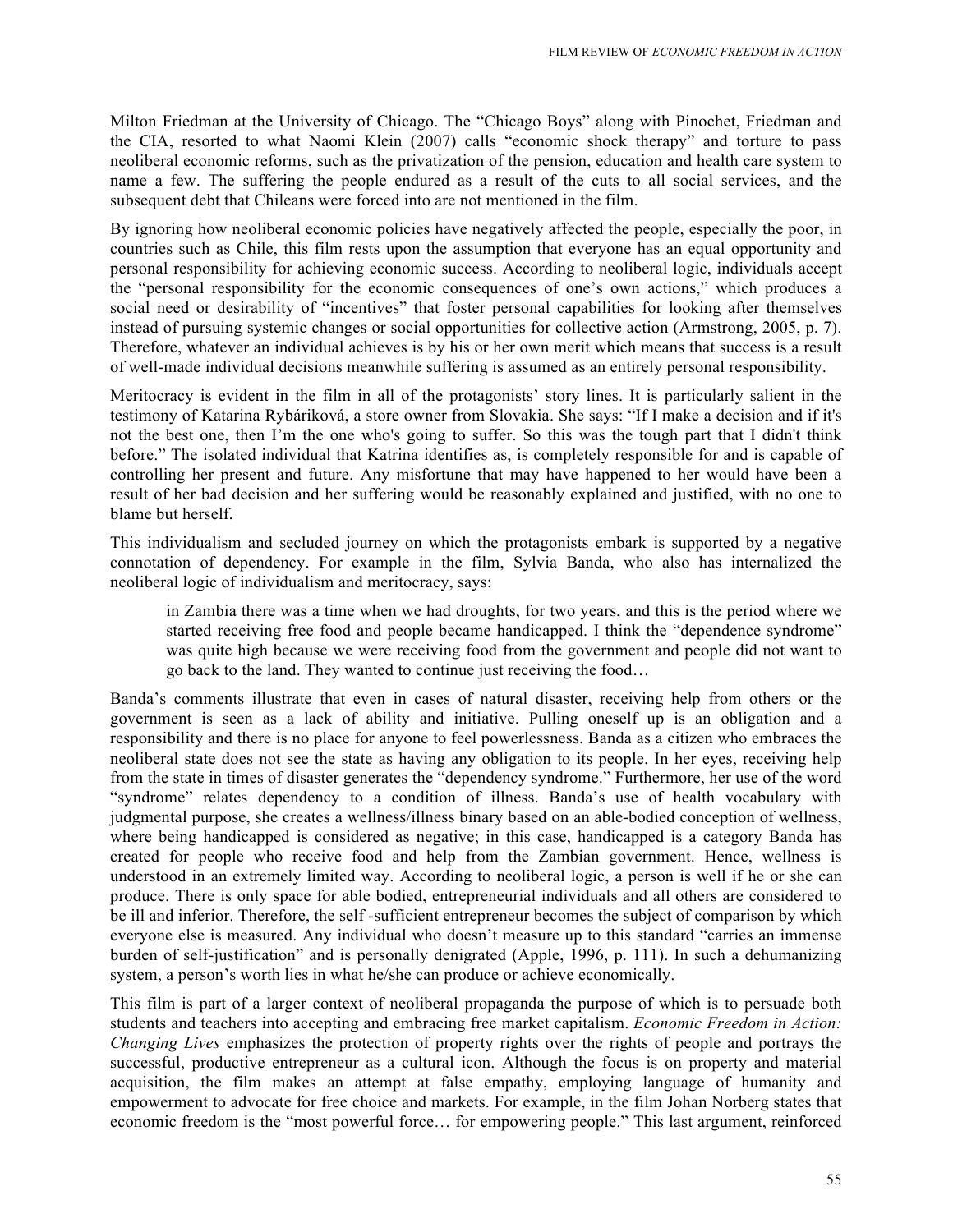in the narratives of the five entrepreneurs, attributes the material success of a few select individuals to their personal and economic ambition and "activism" in the market. Here, activism is removed from the notion of social consciousness and reduced to entrepreneurial action and selfishness, de-radicalized and depoliticized.

In light of the current global economic crisis and the dominance of neoliberalism, there is a need to rethink how we define and understand "economic freedom" and how educators teach economics education (Delgado-Betancourth, 2014). As Screpanti and Zamagni (2005) argue, economists nowadays understand that "markets do not have to be a jungle" and the economy is not governed by "natural" laws" (p. 460). Likewise, the Post-Crash Economics Society, a group of economics students at The University of Manchester who lead the students movement campaign for changing the economics curriculum, argue that "the mainstream within the discipline (neoclassical economics) has excluded all dissenting opinion, and the crisis is arguably the ultimate price of this exclusion. Alternative approaches such as Post-Keynesian, Marxist, and Austrian economics (as well as many others) have been marginalized. The same can be said of the history of the discipline" (http://www.post-crasheconomics.com/). This excerpt illustrates the lack of theoretical and epistemological plurality in the way economics is presented and taught in schools.

Educational media are advertised and marketed to teachers and their "benefit" for learning is the part that is emphasized. However, the various interests behind the creation and promotion of certain media are often hidden. The uncritical use of this film in the classroom—whether in Social Studies or Business, and Economics Education—overlooks a timely opportunity to encourage students to research capitalism and activist movements generating resistance and alternatives to free choice and markets. We are advocating for teachers to understand the historical legacy of capitalist propaganda in schools and to critically examine curriculum produced and promoted by neoliberal think tanks in schools today.

## **REFERENCES**

Apple, M. W. (1996). *Cultural politics and education*. New York: Teachers College Press.

Armstrong, P. (2005). *Critique of entrepreneurship: People and policy*. London: Palgrave Macmillan.

- Beder, S. (2012). *Free market missionaries: The corporate manipulation of community values*. New York: Routledge.
- Delgado-Betancourth, S. X. (2014). Rethinking economics education: Challenges and opportunities. *Workplace, 23*, 48-56.
- Giroux, H. A. (2001). *Stealing innocence: Corporate culture's war on children*. London: Palgrave Macmillan.
- Gwartney, J., Lawson, R., & Block, W. (1996). *Economic freedom of the world, 1975-1995. Vancouver: Fraser Institute.*
- Haas, E. (2007). Propaganda. In D. Gabbard, (Ed), *Knowledge and power in the global economy*, 2<sup>nd</sup> Ed. (pp. 141-150). New York: Routledge.
- Klein, N. (2007). *The shock doctrine: The rise of disaster capitalism*. Toronto: A.A. Knopf Canada.
- Post-Crash Economics Society. (n.d.). *PostCrash economics society*. Retrieved from http://www.postcrasheconomics.com/
- Rousseau, J. (1783). *The confessions: Of J. J. Rousseau: With the reveries of the solitary walker.* Translated from the French. Dublin: printed for Messrs. Whitestone, Lynch, Gilbert, Colles, Moncrieffe, Porter, Wilson, Beatty, Burton, Jenkin, Exshaw, Walker, Burnet, White, Byrne, Cross, and Cash. Eighteenth Century Collections Online EBook Collection.
- Screpanti, E., & Zamagni, S. (2005). *An outline of the history of economic thought*. Oxford: Oxford University Press.